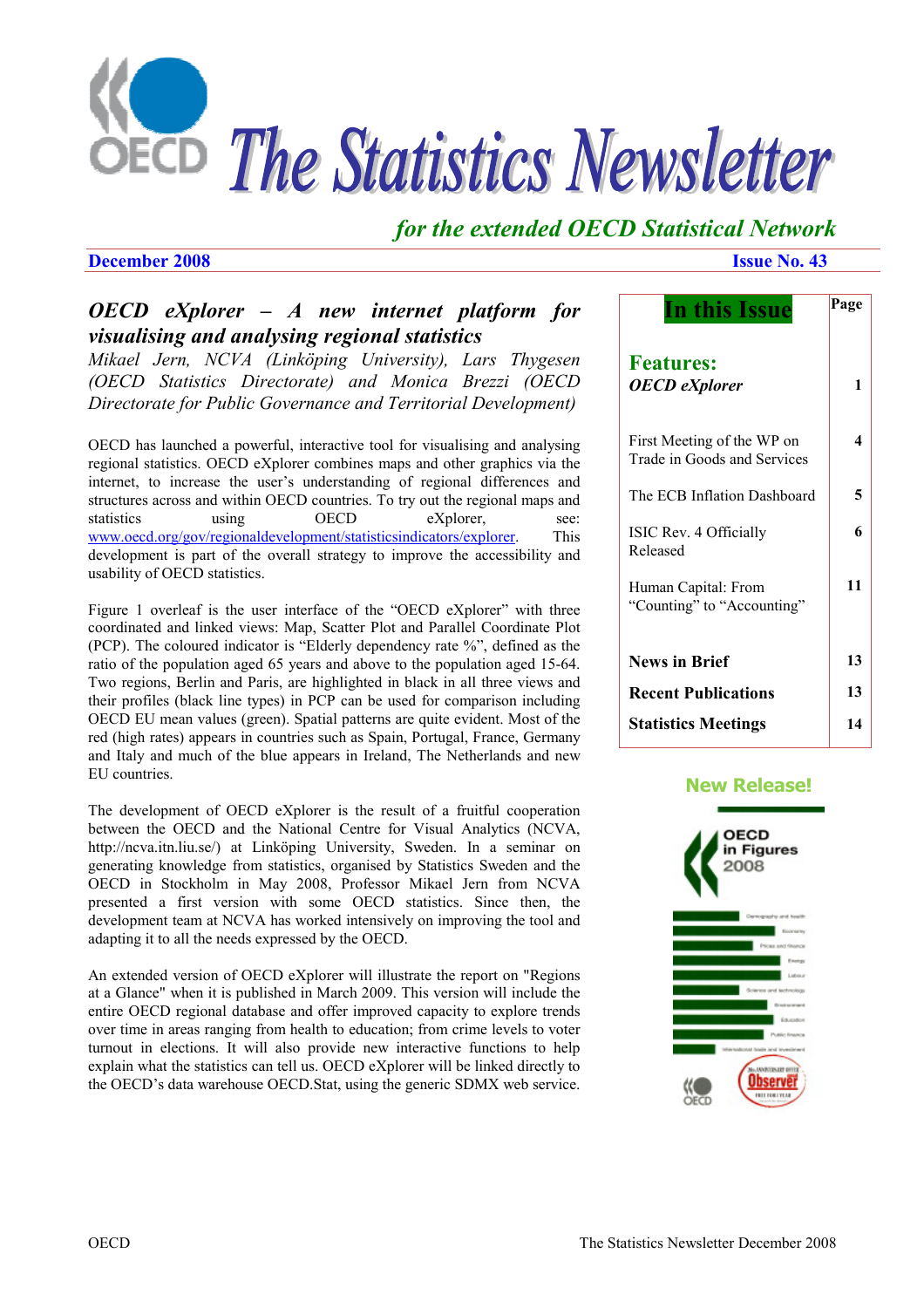

### Figure 1: User interface of the "OECD eXplorer"

Figure 2: Example of GAV Flash GeoAnalytics highly interactive components



#### **The user perspective: The OECD wish-list**

OECD countries have experienced a growing interest in regional development in recent years. The performance of regional economies and the effectiveness of regional policy help determine a nation's growth and shape the measure of wellbeing across countries. For the past years the OECD has been studying regional disparities and development patterns in its member countries in order to

evaluate innovative strategies and diffuse successful policies.

This work has generated demand for sound statistical information at the sub-national level on the source of regional competitiveness. The OECD Regional database is a unique source of statistical information at sub-national level for all the OECD member countries. It contains yearly time-series for around 40 indicators on demography, economy, labour market opportunities, environment, social issues and

innovation related activities for more than 1,700 regions of OECD countries.

Regions within each OECD country are classified on the basis of two territorial levels: the higher level (TL2) consists of 335 large regions while the lower level (TL3) is composed of 1,679 small regions. This classification, adopted in many countries in the design of regional policy, facilitates greater comparability of regions at the same territorial level. The OECD Regional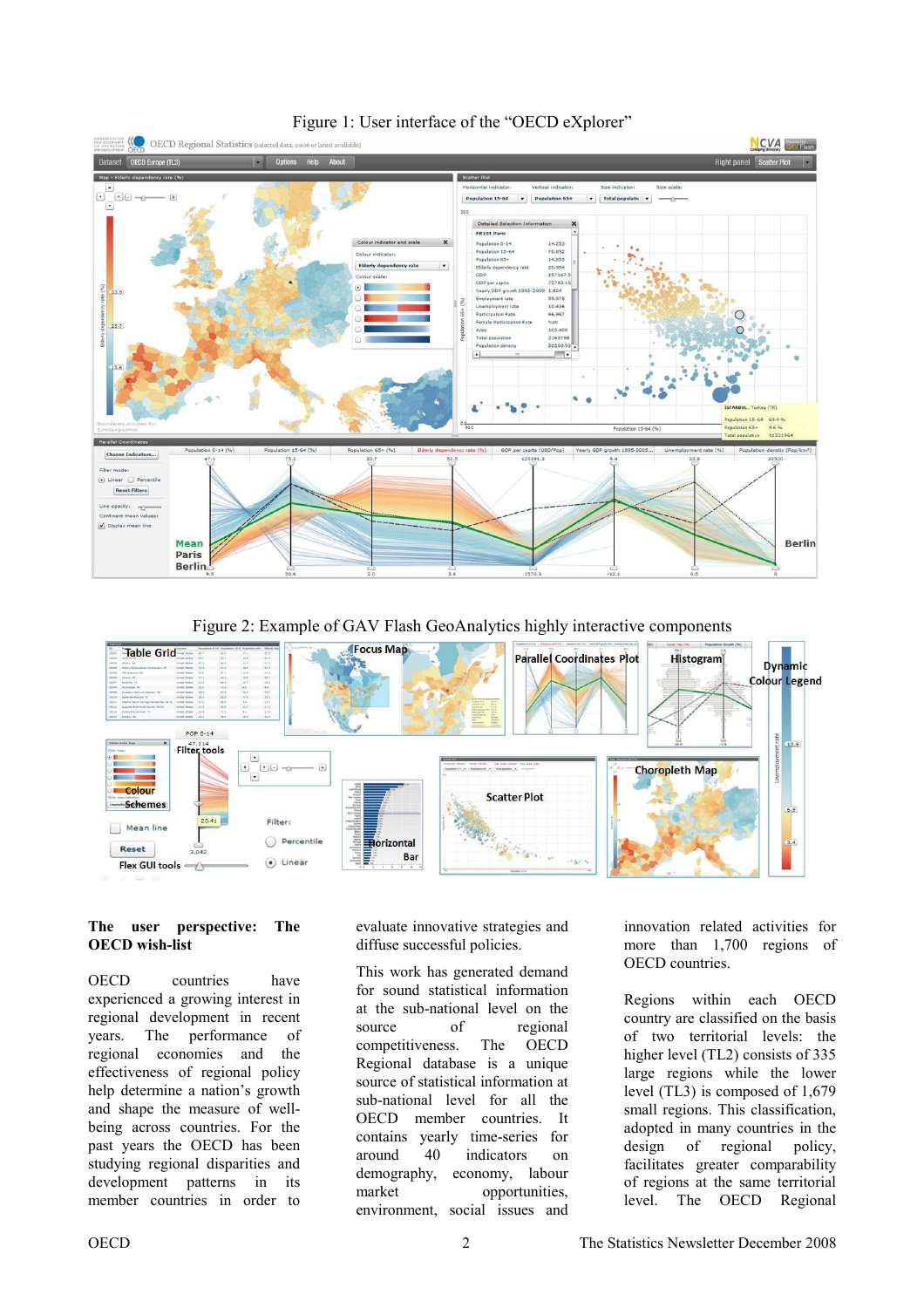

database is available on the Statistical Portal at the OECD website, allowing users to search and combine information on different sectors.

Since 2005 the analysis of regional economies has been summarized in the biannual publication 'OECD Regions at a Glance'. This publication illustrates, through graphs and maps, the use of regional indicators for the design and assessment of regional development policies. The focus is on the concentration of resources in a few regions within countries and the persistence of disparities among regions in the access to resources and in their performance.

While these activities have generated knowledge among experts, the OECD has long felt the need to make regional data more easily available on the web in an interactive and powerful way. In particular, to make more extensive use of maps which, more effectively than a graph, can convey the four dimensions included in the regional database: statistical indicator, time variable,

country value and regional value. Moreover, many users expressed wishes to be able to select subsets of the database and display the results in maps linked to analytical tools and export views of maps and charts for use in other contexts.

Target groups for such a knowledge-generating visualization tool are quite diverse. A primary target group is of course the OECD experts themselves and the country experts involved in the policy evaluations. Other audiences include regional planners in countries, regional policy makers in a broader sense, journalists looking for interesting stories about regional differences, as well as the informed citizen. Because of the different expertise and needs of the target-groups, the tool should be flexible and adaptable, so that different versions could be presented to different audiences.

#### **Layered components architecture**

OECD eXplorer is developed by the research team at NCVA, Linköping University. The architecture fully supports the need for flexibility and adaptability just mentioned.

The GeoAnalytics Visualization (GAV) component toolkit developed by NCVA enables rapid deployment of customized and user-centric applications by combining low-level atomic and functional components, each one performing a small specific task in the overall GeoAnalytics process. The component way of thinking enables a shorter development time, scalability, extensibility, reusability and robustness of applications.

The applications are built from components on two levels, Atomic components that are combined into Functional components.

The **Application** is the level that is constituted by the combination of one or more functional components. This level is enduser accessible and typically implements one or more of the functionalities in a multiplelinked view environment.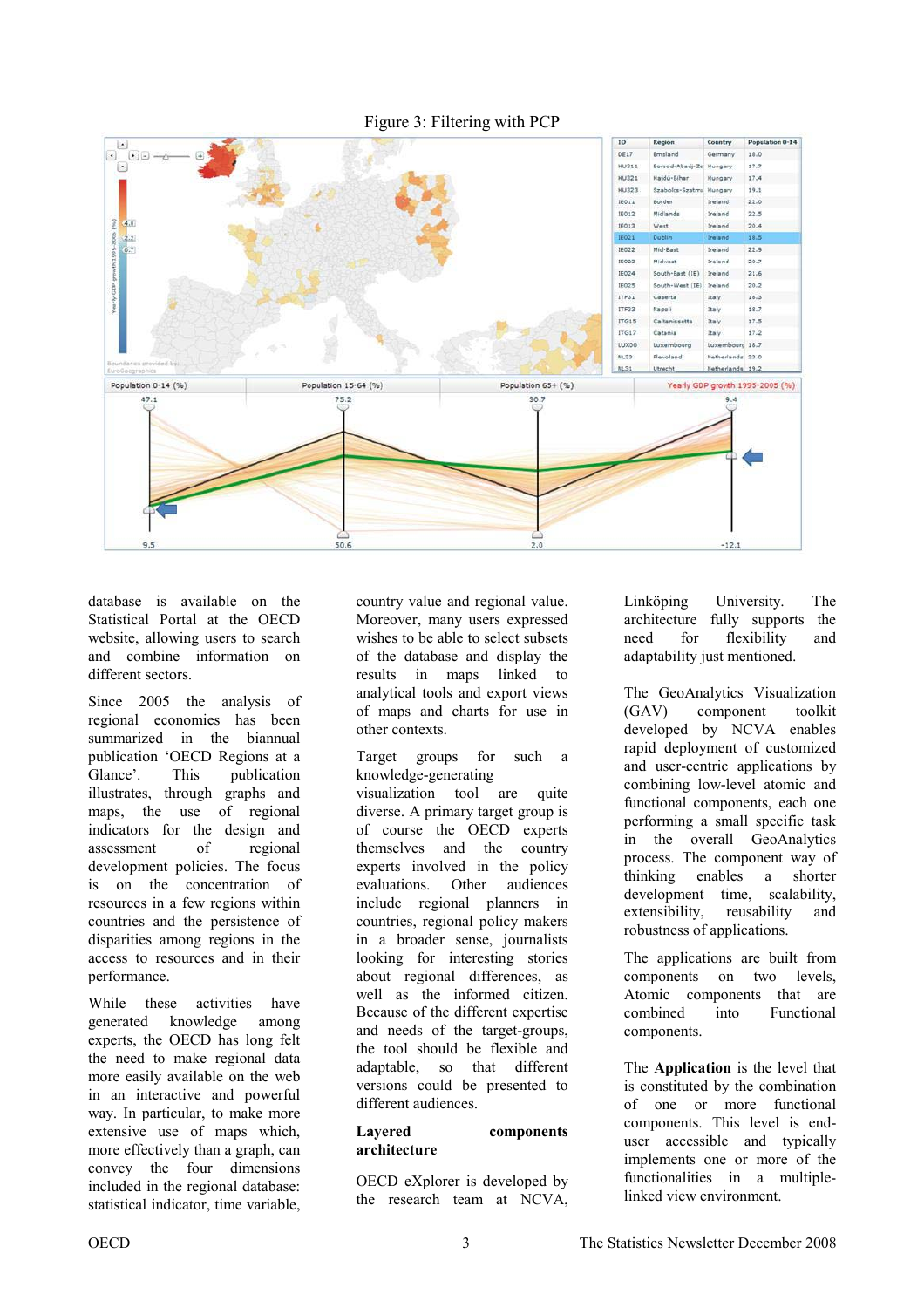#### <span id="page-3-0"></span>**Parallel coordinates plot – an innovation in statistics**

The parallel coordinates plot PCP that is part of the eXplorer has never been used in statistics before, and it offers very useful features, although it has a long history within the visualisation research community. The technique provides the following features:

- Powerful dynamic range sliders and statistical methods for selecting regions with one or more variables within certain intervals or percentiles;
- Revealing correlation between indicators;
- Evaluating the degree of similarity between regions;
- Finding clusters and outliers;
- Picking and highlighting of interesting data items for profile and comparison;
- Comparison of individual characteristics of a region to the characteristics of all regions; and,
- Comparison of variations of values of different indicators;

Each region is represented by a string (polyline) that intersects the axes at the values of the attributes for that region. Each axis represents a single indicator (e.g. population share in age groups 0- 14, 15-64 and 65+, etc.) in the statistical data set. Each indicator axis corresponds to a variable. The scaling of the individual axes typically ranges from the indicators minimum values at the bottom to their maximum values at the top. The string forms a visual representation of the characteristics of one regional area - see the highlighted thick black line representing Paris in the figure below.

Differences between selected regions can be seen by comparing the strings representing them and plotted with different line styles. The number of indicators that can be visualized is restricted only by

the horizontal resolution of the PCP view. This new PCP Flash version has been further extended with dynamic visual inquiries, thresholds and filter operations using range sliders and percentile statistics.

Filtering is here performed using range sliders positioned at the top and bottom of the indicator axes. The first filter condition represents "high percentage for age group 0-14 (above mean value)", followed by a second condition "high values for Yearly GDP growth 1995-2005 (above mean value)". The resulting map shows regions with potential future high economic growth based on a combination of both many younger people and a GDP growth pattern. The Data Grid provides a list of all regions that fulfil the condition.

# *First Meeting of the OECD Working Party on Trade in Goods and Trade in Services Statistics (WPTGS)*

----

*Andreas Lindner, OECD Statistics Directorate* 

The first meeting of the Working Party on International Trade in Goods and Trade in Services Statistics (WPTGS), continuing in a new format/status of the eight annual meetings of the previous expert groups, was a clear success, with 140 delegates from 50 countries/organisations attending.

The meeting benefitted from inputs from several OECD Directorates, users of trade statistics, namely: Trade and Agriculture; Science, Technology and Industry; and Financial and Enterprise Affairs.

Much attention was paid to user analysis and several papers on trade/globalisation were presented. While the format of the meeting was considered adequate, the Secretariat will strive to achieve an even greater integration of issues relating to trade in goods and trade in services.

In terms of content:

- All accession countries attended and two Enhanced Engagement countries made presentations: China and Brazil. The OECD's enlargement strategy, and the need for it, was explained and well understood.
- Answers to the OECD questionnaire provided a lot of interesting information on developments in OECD member, accession, and enhanced engagement countries. The Secretariat is considering preparing a working paper summarizing the key findings from the questionnaire.
- Inter-Agency co-operation was once again strong and highlighted. The OECD paper triggered constructive discussion. Several delegates shared the OECD's plea for going beyond the status quo. A new Memorandum of Understanding with USND, including trade in services, will be worked out without delay. A proposal from IMF and Germany invited the OECD to think about a framework for a harmonized inter-agency questionnaire and (resources permitting) a guidebook for users.
- Work on trade by enterprise characteristics was given high priority, including possible extension to cover services. There was general recognition of the need to link Input-Output tables to trade statistics, and to further develop work in this area.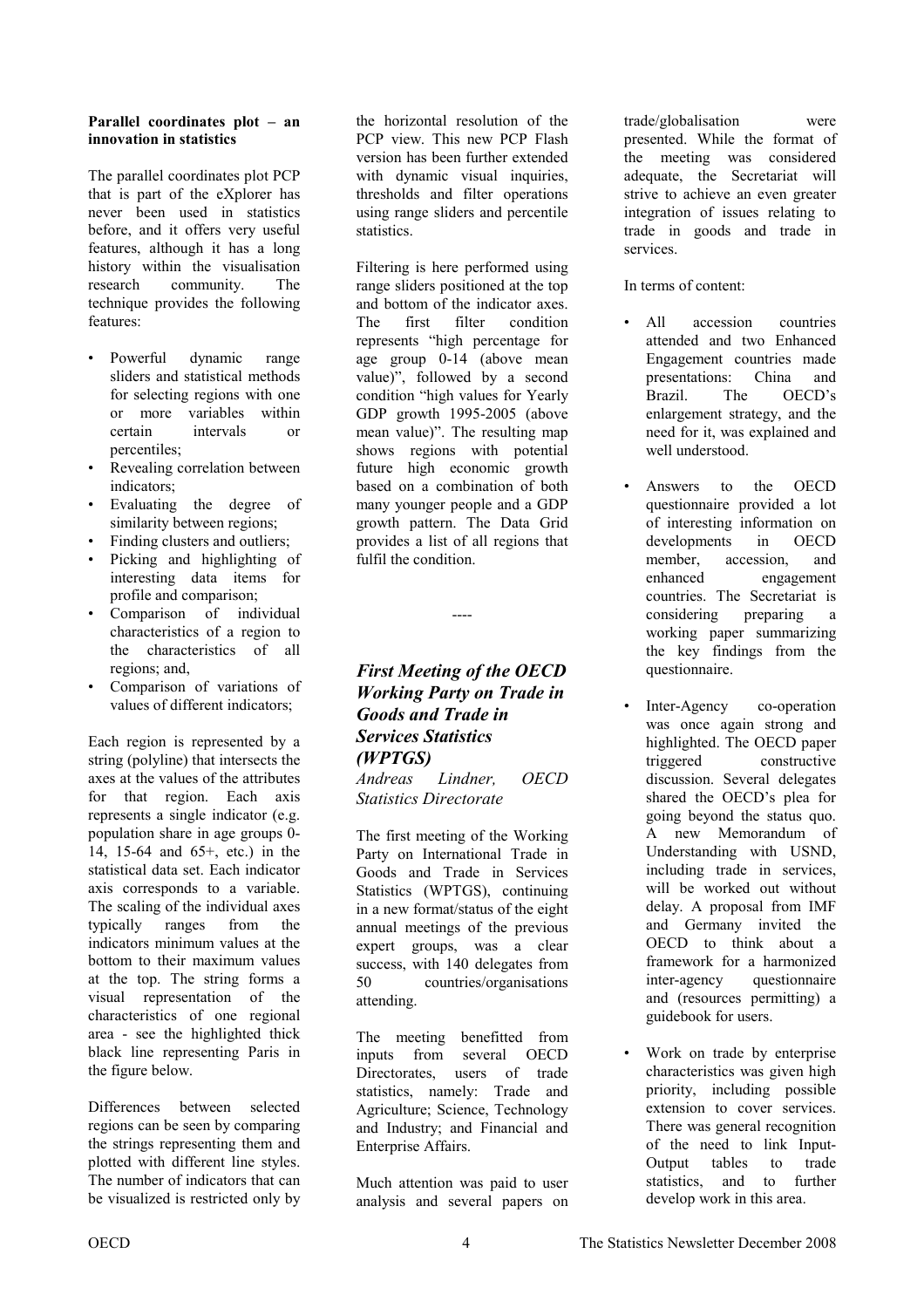- <span id="page-4-0"></span>The report OECD Economic Globalisation Indicators 2008 was discussed at the meeting. Participants recognized the OECD lead in statistical work on Globalisation.
- The OECD scoping paper on a unified classification of trade in goods and trade in services was well received. This issue will be followed up, also with National Accounts.
- The *implications* of SNA2008/BPM6 on trade compilers – in particular the issue of goods for processing, merchanting, software – were discussed in some detail. This area of work could justify further analysis and recommendations by WGTGS.
- Participants stressed the importance of better integrating Business Registers information in the work of WPTGS. The Secretariat drew the attention of Delegates to the forthcoming meeting of the Wiesbaden City Group on Business Registers, to be held at the OECD in November 2008.

The Secretariat, together with the WPTGS Chair and Bureau, will assess the outcomes of the meeting in more detail in order to identify priorities for further work. This will lead to the preparation of a roadmap identifying concrete deliverables.

Detailed information about the meeting, including papers and presentations, can be found at: www.oecd.org/std/its/wptgs2008

For further information, please contact:

----

andreas.lindner@oecd.org

*Launch of ComStat* 

The Commission for Communication Regulation's (ComReg) ComStat website was launched in January 2008, providing a one stop shop for up to date statistical information on the communications market in Ireland.

Comstat was developed in order to act as a central portal for presentation of statistical data and analytical research on the Irish communications market and facilitates personalised downloads of statistics. The information and statistics stored on the site are derived from a variety of sources, but are mostly reliant on data obtained from authorised electronic communications operators, as well as surveys of consumers commissioned by ComReg.

ComStat is aimed at providing information to the widest audience including users from industry, analysts, students and journalists.

There are two key areas to this website:

- Statistical data files extracted from quarterly reports.
- End-user survey data covering areas such as broadband, and fixed and mobile communications.

Users can extract and manipulate data in a number of formats such as CSV and HTML files. Links to other useful sources of data on electronic communications are also provided including the OECD's Broadband Portal, data published by the European Commission, the International Telecommunications Union (ITU) and the CSO's annual Information Society surveys among others.

ComStat can be accessed at www.comstat.ie

### **1st European User Conference:**

**"European Labour Force Survey (EU-LFS) and European Union Statistics on Income and Living Conditions (EU-SILC)"** 

## **Mannheim, Germany March 5-6, 2009.**

Organized by the German Microdata Lab, GESIS, in cooperation with Eurostat, this conference will provide researchers who use these data with the opportunity to present and discuss their work and share their experience.

For further information, please visit the conference webpage:

http://www.gesis.org [/EU-User-Conference/](http://www.gesis.org/EU-User-Conference/)

----

# *The ECB Inflation Dashboard*

*Xavier Sosnovsky and Gérard Salou, European Central Bank* 

The ECB has just released a new Inflation Dashboard on its web site. This is an interactive dashboard designed to visually analyse the development of inflation in the euro area. The aim of this tool is to enhance the understanding of inflation statistics, as compiled and published by Eurostat and EU National Statistical Institutes.

The new ECB inflation dashboard allows users to: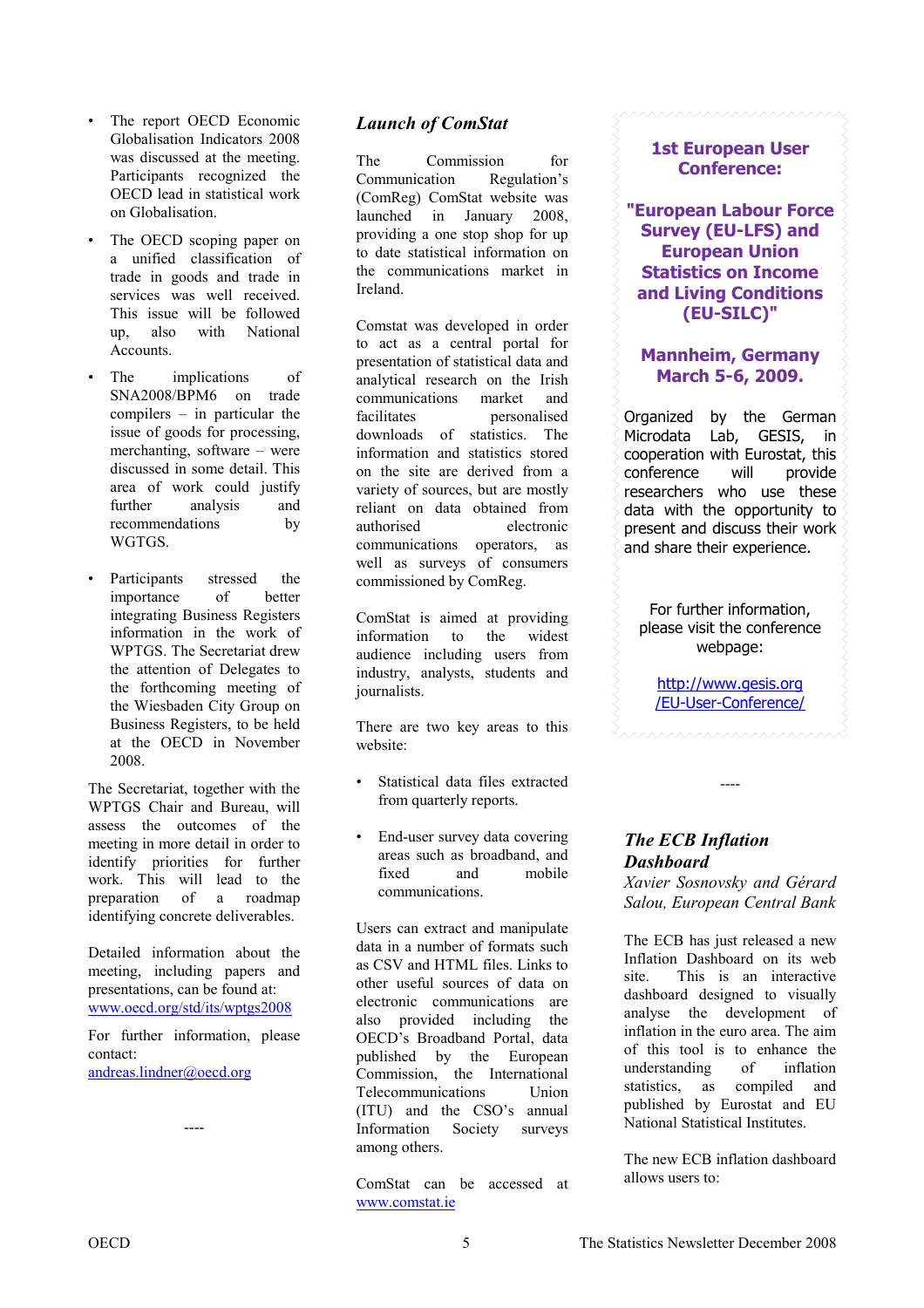<span id="page-5-0"></span>

- Easily see both recent and longer-term inflation developments in the euro area, including the breakdown by category of goods and services and by country.
- Compare the evolution of components of inflation over time and across countries on a single screen, in the form of graphs or tables.
- Select the period of interest and play a movie showing the evolution of inflation over time.
- Show, on one screen, key information about inflation in the euro area broken by purpose of consumption or following the classification used at the ECB for economic analysis.

Find further information on detailed inflation developments.

This ECB inflation dashboard is available at: [http://www.ecb.europa.eu/stats/pr](http://www.ecb.europa.eu/stats/prices/hicp/html/inflation.en.html) ices/hicp/html/inflation.en.html

SDMX concepts such as code lists, concepts, dimensions, data sets, time-series, metadata and observations have been developed within the language of the visualisation tool (Adobe FLEX) so as to be able to use it as a statistical package, i.e. the objects that can be controlled and visualised using the visualisation package.

The ECB will continue this development and intends to add more economic variables to this dashboard, which has been developed as part of ECB's

efforts to further improve its communication on statistical matters with the public.

#### ----

### *ISIC Rev. 4 officially released Ralf Becker, UNSD*

The fourth revision of the International Standard Industrial Classification of All Economic Activities (ISIC) was released by the United Nations Statistics Division (UNSD) in August 2008. This release concluded a revision process that spanned several years and resulted in a substantially changed classification that will form the basis for collecting, disseminating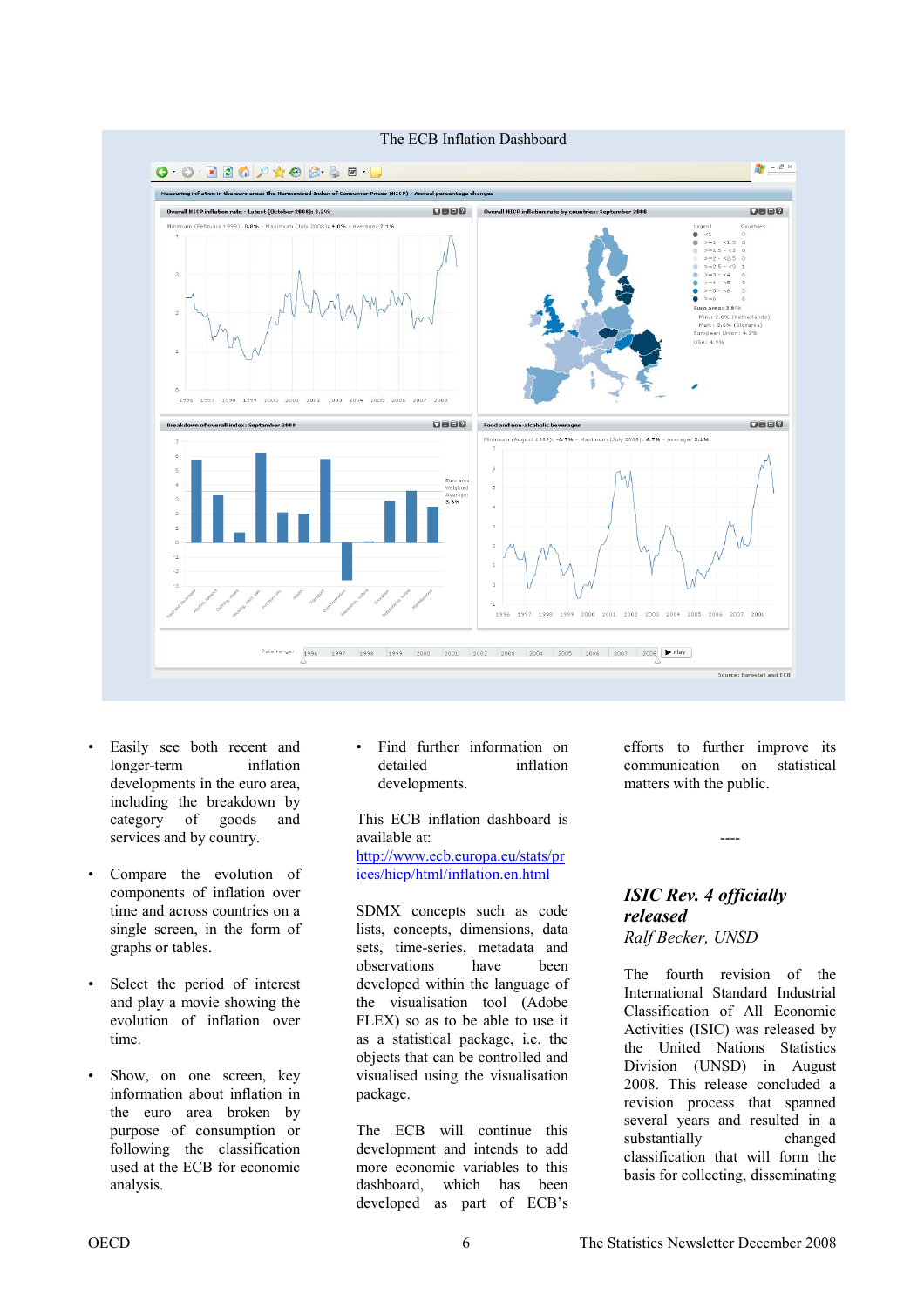and analyzing economic data for years to come.

#### **Main objectives of the revision**

Since the release of the third revision of ISIC in 1989, a number of technological innovations have led to the creation of new activities (industries), new products have entered the markets and globalization has reshaped existing production organization around the world. Therefore ISIC needed to be further revised to remain relevant for the newly emerging production structures.

Some of these new activities were difficult to identify in ISIC Rev. 3, while others were virtually impossible to classify or were grouped with other activities, not reflecting their own importance. This was widely perceived as an inadequacy of the ISIC Rev. 3 structure. In addition, the increasing influence of globalization of production has led to questions on whether and how this form of production organization should be reflected in the classification structure and rules. These efforts represented the need for relevance of the classification in today's economy.

A second important objective of the revision was to harmonize existing activity classifications around the world by improving the comparability, in particular, between ISIC, the Activity Classification of the European Communities (NACE) and the North American Industry Classification System (NAICS). While the relationship between ISIC and NACE has already been very close (at least since the 1989 revision of both classifications), a better link between ISIC and NAICS, which was first published in 1997, emerged as desirable goal that was supported by many users of the classifications. In addition, some conceptual elements introduced in NAICS had received wide attention and

|                  | <b>ISIC Rev. 3</b><br>(1990) | <b>ISIC Rev. 3.1</b><br>(2002) | <b>ISIC Rev. 4</b><br>(2008) |
|------------------|------------------------------|--------------------------------|------------------------------|
| Sections         | 17                           | 17                             | 21                           |
| <b>Divisions</b> | 60                           | 62                             | 88                           |
| Groups           | 159                          | 161                            | 238                          |
| <b>Classes</b>   | 292                          | 298                            | 419                          |

### **Table 1. Simple comparison of categories in ISIC Rev. 3, ISIC Rev. 3.1 and ISIC Rev. 4**

recommended as possible improvements to ISIC.

The strong desire for improved relevance and comparability of ISIC was countered by an equally strong desire for continuity of the classification, i.e. to minimize the changes to the classification in order to retain time series and facilitate analysis. It was clear however that these three objectives could not be easily achieved simultaneously and the strategy for the revision process was defined as "improving relevance and comparability under the constraints of continuity". This strategy essentially translated into an approach where changes to the previous version of ISIC were made only if they constituted a real improvement of ISIC, especially in terms of relevance that would outweigh concerns of breaking of time series.

It should be noted that in many cases requests for changes to the previous version of ISIC pertained to identifying new, specialized industries, which in turn resulted in a more detailed version of the classification. This introduction of detail, however, has been a major obstacle to ensuring continuity in long time series, but the need for more relevant, detailed information clearly outweighed these concerns.

### **Governance of the revision**

The development of ISIC Rev. 4 was initiated by UNSD after receiving the mandate from the United Nations Statistical Commission in 1999. At that point the Commission recommended undertaking the revision of ISIC in two distinct steps. The first step was to result in the preparation of the ISC Rev. 3.1, which was limited to the improvement of the explanatory notes, introductory text and minor structural changes at the four digit level, while the second step was to result in a comprehensive review and revision of ISIC to be submitted in 2006 to the Statistical Commission.

### **Main changes in ISIC Rev. 4**

The changes introduced in the new version of the classification range from fundamental changes, visible at the highest level of the classification, to minor adjustments to the scope of individual classes (it is not possible to list or discuss all changes in this article). The changes can be roughly summarized in three categories: (a) introduction of new concepts at higher levels (e.g., "information and communication" or "waste management and remediation activities"); (b) regrouping of activities that are residuals of the previous type of changes; and (c) smaller adjustments and clarifications of concepts at lower levels, typically driven by efforts to enhance comparability.

ISIC continues to be built on a production-oriented or supplybased conceptual framework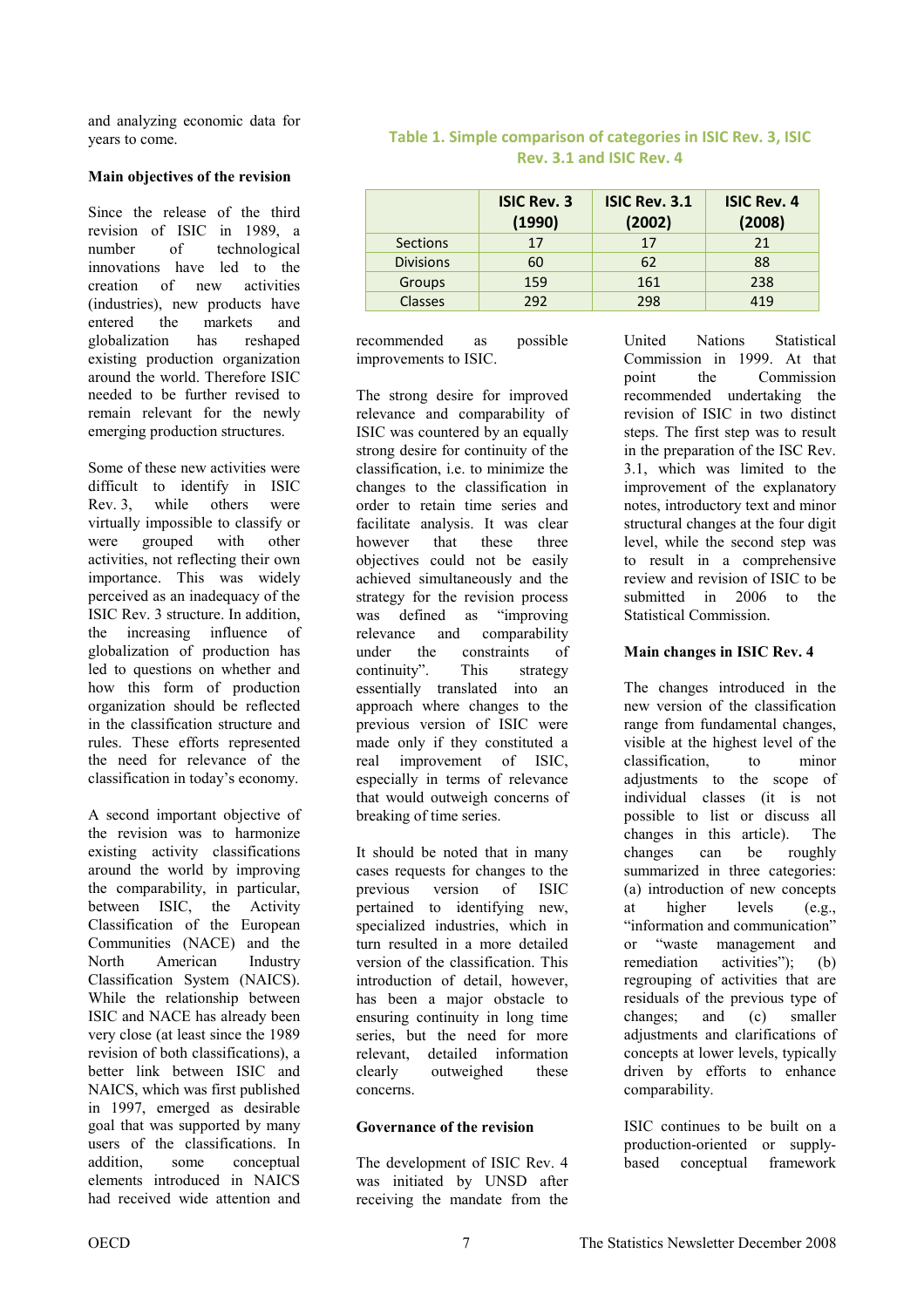

that groups producing units into detailed industries based on similarities in the economic activity. In general, ISIC Rev. 4 has tried to apply a more consistent approach, namely the use of the production process to define categories at the most detailed level. Therefore, activities that share a common organizational process in producing goods or services and use similar technologies are grouped together. As mentioned above, however, the strong need for continuity, i.e., comparability with previous versions of the classification, has sometimes overridden changes in the classification that could have been made from the viewpoint of a consistent application of such a rule. It should be noted that at higher levels of the classification the similarity in production process becomes less relevant and other factors, such as general analytical usefulness, determine the scope of individual categories.

Overall, ISIC Rev. 4 provides more detail at all levels of the classification.

The figure above shows the changes at the highest level of the classification. The changes at this level were driven by the introduction of new concepts and subsequent necessary adjustments of remaining categories.

Shown in solid red lines are the three major conceptual changes in ISIC Rev. 4, namely, (a) the creation of a new section for Information and Communication, which draws elements from previous manufacturing, communications, business activities and other services sections, (b) the creation of an "environment-related" section for water supply, sewerage and waste treatment and remediation, and (c) the breaking up of the previous section for real estate, renting and business activities into three distinct sections.

Shown in dotted red lines are secondary changes made, taking into account the now changed scope of the "other services" category, that (a) separated arts, entertainment and recreation as an important group of activities in their own right, and (b) grouped a number of repair activities together. It should be noted that originally a complete grouping of all repair activities was considered, which was however not supported by all countries. A compromise solution agreed to by the Expert Group in 2003 resulted in the current setup that includes 1) the repair of motor vehicles in section G, similar to the treatment in ISIC Rev. 3, 2) the repair of machinery in manufacturing, although now separately identified, and 3) the repair of computers and household goods in section S.

The links shown in dotted grey lines represent the default links for items not covered by the changes described above, which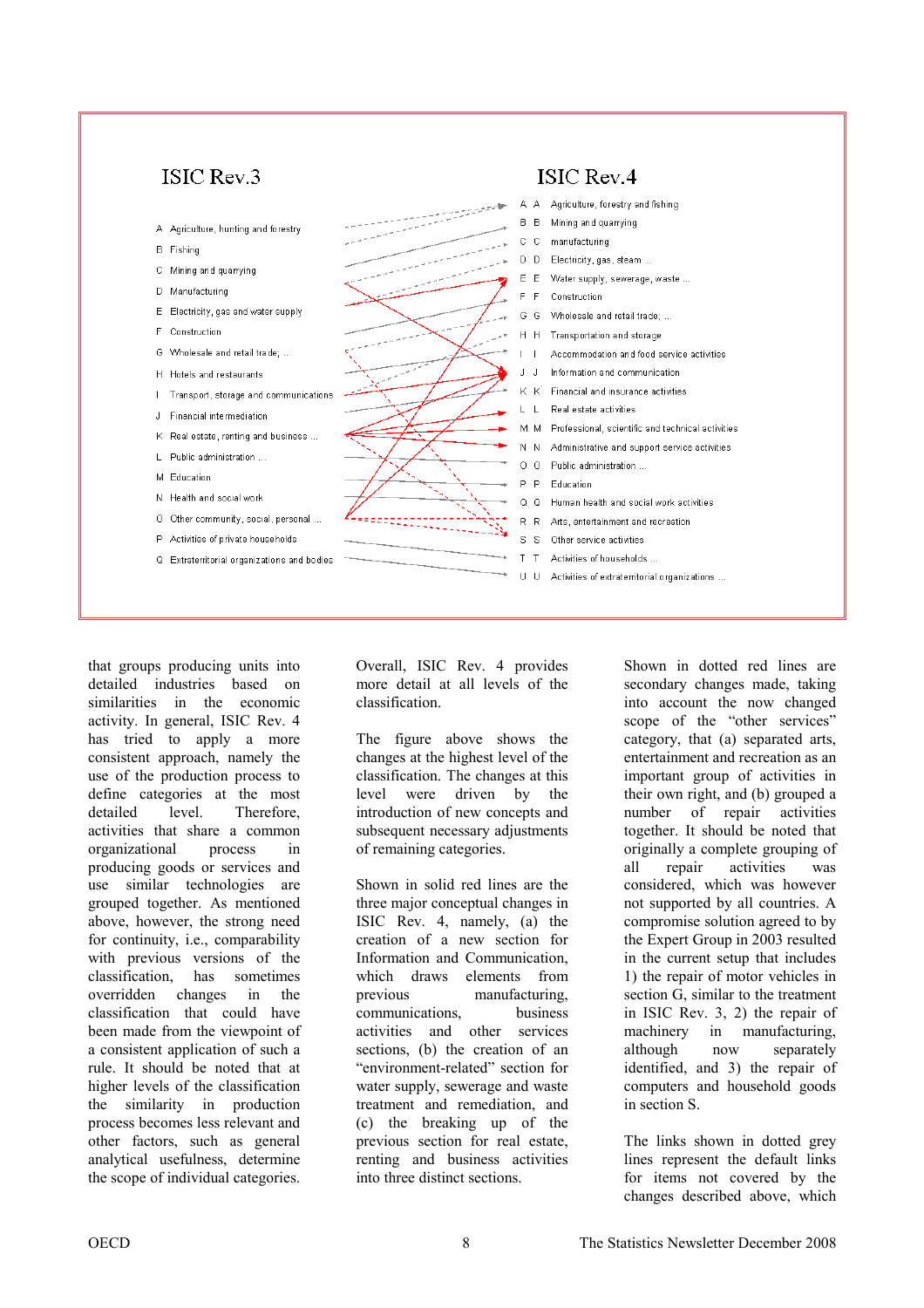can in some cases, e.g. for manufacturing, account for the majority of those sections.

The remaining links shown in solid grey lines cover sections whose scope has not been changed in this revision.

The newly created sections also feature expanded detail that was not available in previous versions of the classification, further responding to the need for more descriptive data about these growing industries. For instance, the activities related to sewerage, waste management and remediation, which are now covered in 8 classes in section E of ISIC Rev. 4, were all combined in a single class in ISIC Rev. 3, which in addition covered other activities as well.

The newly introduced high-level concepts now allow the grouping of activities that are considered together for most analytical purposes. The section for Information and Communication covers the activities concerned with the production and distribution of information and cultural products; the provision of the means to transmit or distribute these products, data or communications; information technology activities; the processing of data and other information service activities. This addresses changes brought on by the increasing use of electronic forms of communication that have changed the way content products are being created and distributed. The historical anchoring of publishing activities within manufacturing did no longer reflect the nature of this type of activity, in which not a physical product, but rather information is the key output of production and key object of marketing and distribution.

It should be noted that the section for Information and Communication is not the same concept as "information

economy" or "ICT industry", developed for other analytical purposes. That concept includes elements of manufacturing, trade and service industries, which could not be combined in the classification structure without major disruptions to other established concepts, such as manufacturing, and could consequently not be justified on a conceptual basis. The issue of providing a definition of the "information economy" has been addressed in a special alternate aggregation for ISIC, which is shown in the official publication and encourages the use of a consistent definition of the "information economy" in terms of ISIC Rev. 4 categories.

As countries have been requested to conform with ISIC at least at the two-digit level, some of the categories of interest have been elevated to two-digit categories, rather than leaving them at threedigit levels. For developed countries it is however assumed that most will follow ISIC to a much more detailed level, ideally even the 4-digit level. European countries applying NACE would automatically fall in this group.

Apart from the usually noted changes in the classifications structure, the classification of any particular unit may also change due to revisions of the application rules that govern the use of the classification. In the case of ISIC Rev. 4, one particular change concerns the treatment of vertically integrated activities.

It should be noted that existing rules for the application of the top-down method and for the classification of statistical units engaged in outsourcing have been more clearly elaborated. In particular the treatment of outsourcing in the classification has not been without controversy. However, the present rule is also consistent with other statistical frameworks that measure goods for processing and is also

consistent with the definition of appropriate products in the Central Product Classification. It should also be noted that the current treatment is not a change to previous versions of the classification. However, the text of previous rules was rather short and interpreted differently leading to inconsistent application of the classification in some cases. As with all changes in classification structures or classification rules, the classification of individual companies may change, possibly resulting in shifts in the industry structure (as statistically presented) for individual countries. The more precisely elaborated rules in ISIC Rev. 4 should lead to a more consistent application, more comparable data and a better description of actual production patterns around the world.

#### **Comparability with other activity classifications used in OECD member countries**

Many OECD member countries have a long history of using activity classifications that have been developed specifically for national purposes and have evolved over time. More recently, issues of comparability with other classifications have received more widespread attention and efforts are being made to harmonize these classifications with the international standard.

NACE Rev. 2 is now being used as the standard classification by all member states of the European Community, as well as by numerous other countries that either follow EU statistical standards or receive technical assistance from EU members. The previous versions of NACE and ISIC were fully aligned and experiences of NACE users have greatly contributed to the ISIC revision process and the parallel conducted NACE revision process. The resulting revised classifications are again fully aligned. At the 1- and 2-digit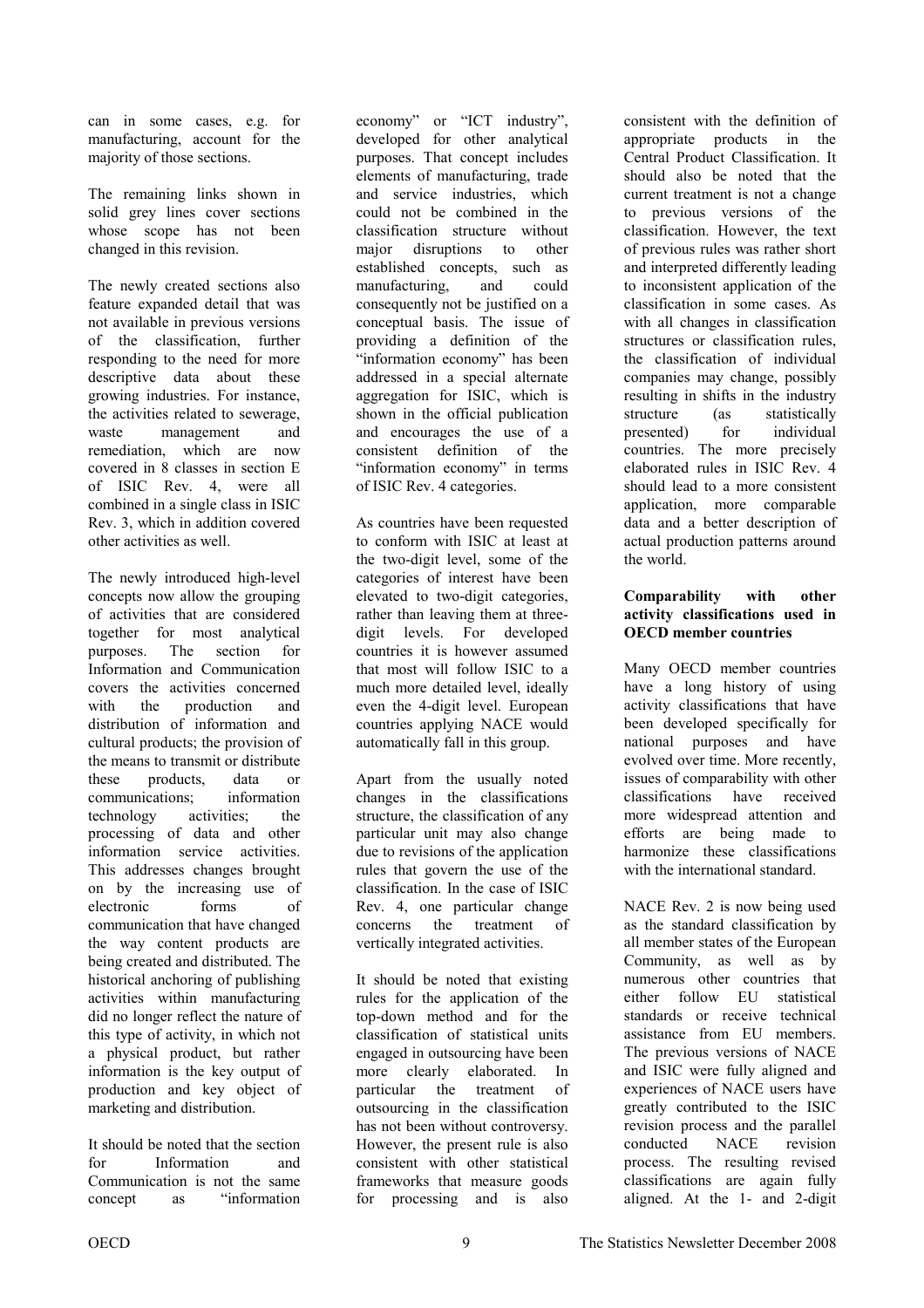level of the classifications, both are in fact identical, while at the 3- and 4-digit level NACE introduces additional detail in a way that can be fully aggregated into ISIC 3- and 4-digit categories. As such, comparability of data at the ISIC level is fully ensured.

NAICS was developed in 1997 and subsequently updated in 2002 and 2007. Some of the new concepts introduced in NAICS have been adopted for ISIC as well and have in fact driven some of the changes for service activities in the classification. The comparability between NAICS and ISIC has greatly improved in this revision of ISIC. While the top-level structures are different in both classifications, it is possible to aggregate the more detailed NAICS categories into ISIC categories with minimal losses. A complete detailed correspondence table between NAICS and ISIC is being completed. The better alignment between the classifications is clearly visible in the services sections and for the revised manufacturing areas in ISIC. Discrepancies at detailed levels still exist in some manufacturing areas due to the fact that these are rather stable, historically grown areas of the classification that serve their purposes well in the applicable economies and none can be considered conceptually superior than the other. A full alignment of both classifications would require major changes to the structure (possibly in both classifications) in manufacturing, which was considered impossible to justify at this point in time. It should be noted that NAICS is being maintained by three countries (US, Canada and Mexico) that use slightly different versions of the classification, with differences appearing typically at the detailed level. Efforts are underway to reduce these differences.

The Australian and New Zealand Standard Industrial Classification

(ANZSIC) was revised in 2006. Although the revision of ISIC was not fully completed at that time, the overall structure of ISIC was finalized and ANZSIC was developed with the latest knowledge about the ISIC revision at that time. While differences at the most detailed level may exist, efforts have been made to align definitions in a way that allow for data reporting at least at the 2-digit level of ISIC.

The Japan Standard Industrial Classification (JSIC) has also been revised while the ISIC revision process was ongoing and has taken on some of the new features of ISIC in the process, resulting in a very similar structure (see [http://unstats.un.org/unsd/class/int](http://unstats.un.org/unsd/class/intercop/expertgroup/2007/AC124-21.PDF) ercop/expertgroup/2007/AC124- 21.PDF).

#### **Implementation**

After the completion of the revision process and the publication of the final version of ISIC Rev. 4, the focus will now shift to assist countries in implementing the new classification.

At its meeting in April 2007, the Expert Group agreed to a timeline that encourages countries to set up their own national classification based on, or compatible to, ISIC Rev. 4 by 2009. After implementing the revised classification in their business registers and statistical programmes, countries should be able to report data in terms of ISIC Rev.4, either to international agencies or for other comparative purposes, by 2012.

UNSD is working on a number of tools that will help countries in this process and will use these tools also in regional workshops aimed at the assisting countries in the implementation. This set of tools includes: (a) a detailed correspondence table between ISIC Rev. 4 and the previous

version, (b) an ISIC Rev. 4 index and (c) an Implementation Guide outlining steps for a successful adaptation of the international classification to specific national needs, the implementation of the new classification in business registers and surveys, as well as aspects of backcasting of statistical series.

Although ISIC Rev. 4 was officially released in August 2008, the final classification structure has been publicly available since November 2006. Many countries have already made use of that information and have started, or even completed. the development of their own national classification based on ISIC Rev.4. These efforts are known for a number of Latin American countries, member countries of the Association of South East Asian Nations (ASEAN) and others. In addition, countries using the revised European activity classification NACE Rev. 2 are fully compatible with ISIC Rev. 4. With these efforts it is expected that the acceptance of ISIC Rev. 4 will be greater than that of its predecessor and that by 2012, as recommended by the Expert group, the majority of countries will be ready to provide compatible data according to the new classification.

For more information about ISIC and related documents, see: [http://unstats.un.org/unsd/cr/regist](http://unstats.un.org/unsd/cr/registry/isic-4.asp) ry/isic-4.asp

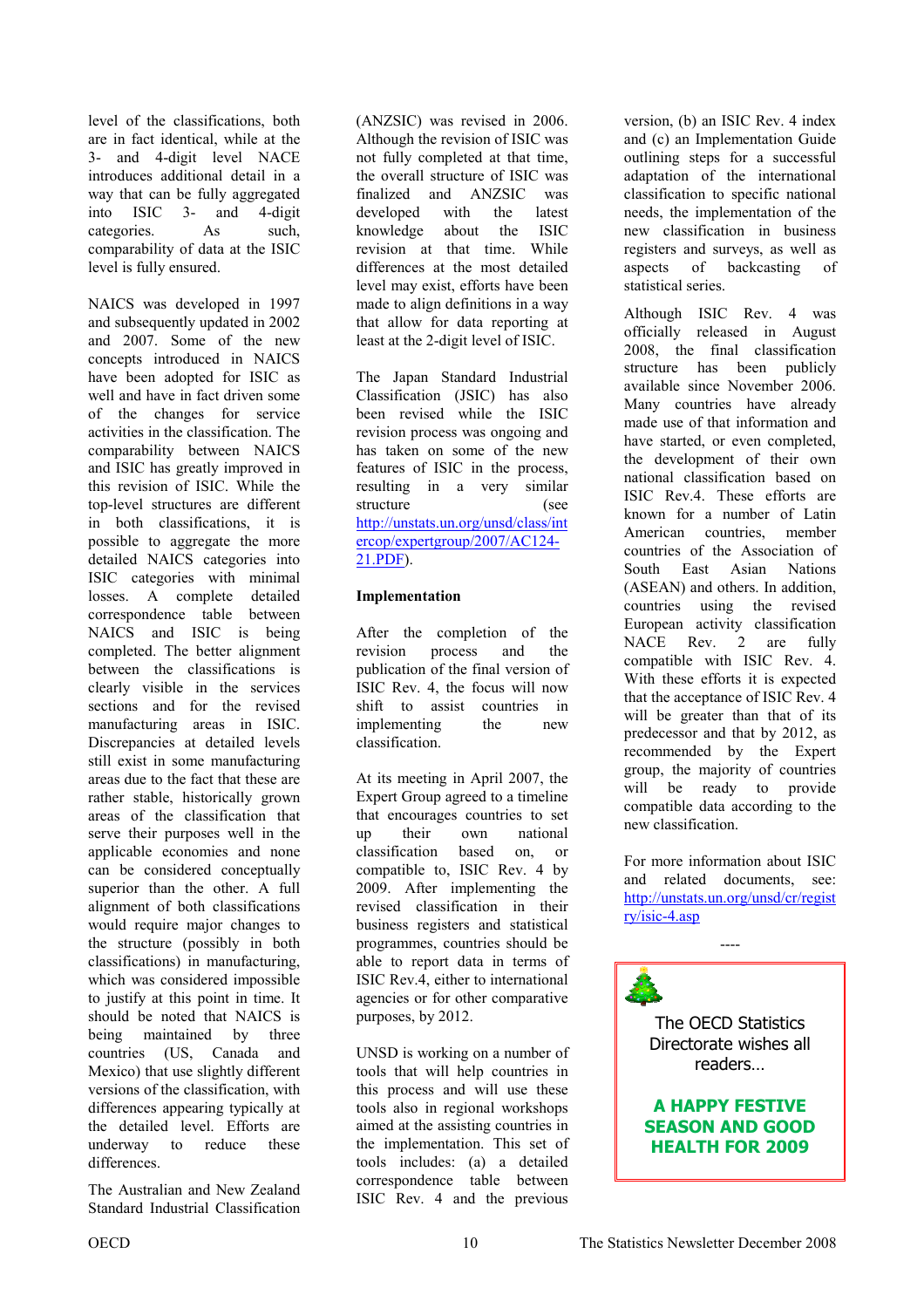### <span id="page-10-0"></span>*Human Capital: From "Counting" to "Accounting" Marco Mira d'Ercole, OECD Statistics Directorate*

Beyond physical and financial assets, on one side, and natural and environmental resources, on the other, another type of capital plays a key role in sustaining economic growth and societal well-being: human capital. Adam Smith talked about human capital more than three centuries ago, arguing that economic activity is fuelled not by workers as a collective mass but by "the acquired and useful abilities of all the inhabitants or members of the society" and that these abilities, once attained, stand as "a capital fixed and realised, as it were, in his person". Since the second half of the XXth century, human capital has played an increasingly visible role in discussions on the determinants of economic growth and, more generally, of the progress of societies.

Human capital is a short-name for the skills and knowledge that each person gains through formal education and other types of training and that – in combination with their innate talents – determine his or her ability to perform different types of productive activities. Human capital is not limited to the competencies learned at school or university: what really counts is the capacity to apply this knowledge to everyday's tasks, to interpret new phenomena, to identify innovative solutions, and to interact with other people.

From an economic perspective, investment in human capital is a critical factor for economic growth, for the simple reason that this growth is, more than ever, based on technical advances that demand workers are always more skilled and qualified. In the long run, higher investment in human capital leads to stronger growth in

economic production, sometimes more than proportional. This process has occurred in the United States and, in recent years, in emerging economies such as China, which has recorded some of the strongest increases in human capital investments, in particular in formal education. At the individual level, the returns to education have increased strongly over the past decades in the United States and many other OECD member countries, contributing to wider income inequalities between people with different educational attainment.

Investments in human capital also have social returns, such as improvements in health outcomes and life-expectancy of better educated people, lower undesired fertility in less developed countries, and more active participation in civic and social life. These social returns improve the quality of life of both the person involved as well as of the community of which they are part. Because of these range of pay-offs, and of its links to a variety of other fields (such as health, paid-work, and caring), the concept of human capital enters contemporary debates in a variety of forms: as a driver of economic growth and innovation; as an investment to secure greater access to jobs, higher income and lower poverty; and as one of the assets that we need to preserve and develop – on par with natural capital – to secure sustainable development.

Despite its importance, however, the measurement of human capital remains elusive. Although some estimates suggest that, for the world as whole, its value far exceeds that of physical capital, the scientific community, national statistical offices and international organisations are still struggling to identify comprehensive and shared criteria to measure the level and distribution of human capital in today's societies. Of course,

physical proxies (such as average years of schooling for the population of working age) exist, but these measures have important limits. For example, they ignore differences in competencies among people with the same years of schooling; they disregard what people learn outside schools, both on the job and through exposure to information flows that have become more accessible and extensive; and they neglect the amount of resources (in terms of both time and money) that feeds these learning processes.

Despite these limits, a shared consensus exists today on the importance of developing more comprehensive and reliable statistics on human capital. The importance of developing measures in this field is made forcefully by the recent report of the joint UNECE/Eurostat/OECD working group on statistics for sustainable development, which argues that sustainability should be assessed by looking at whether per capita stocks of different types of capital (including human capital) are on a non-declining path. Measures of human capital could also play an important role in orienting public policies, increasing government's accountability for their own decisions, and in favouring a dialogue among the many agencies that share responsibilities in human capital investments. A similar consensus, twenty years ago, was at the origin of the OECD's Programme for International Student Assessment to measure the competencies of students aged 15, whose results have been so important in guiding several important reforms of educational systems in OECD member countries. The comprehensive measurement of human capital needs today a similar co-ordinated effort.

To address these challenges, the OECD Statistics Directorate – in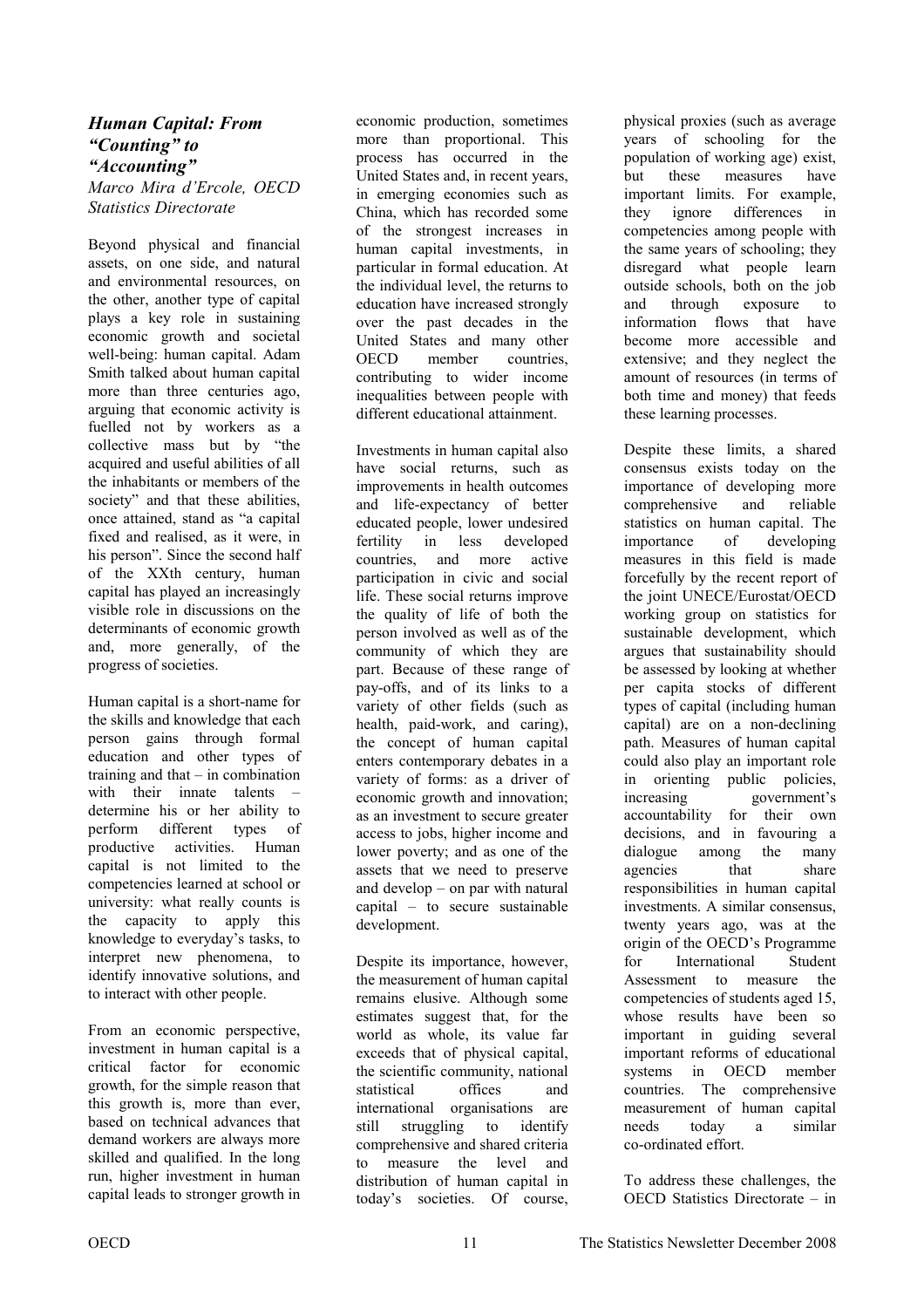the context of the "Global Project on Measuring the Progress of Societies", undertaken in cooperation with the United Nations, the World Bank, the European Community and a long list of other partners – organised on 3 and 4 November 2008 an international workshop in Turin, Italy. The basic goal of the workshop (organised in cooperation with the Fondazione Giovanni Agnelli, an Italian institution with an intense research programme on educational and training systems) was to see whether a consensus could be reached on how to proceed, in practical terms, to extend standard accounting principles to the measurement of human capital. Such a step – which could only be achieved through the involvement of national accountants in individual countries – would allow to integrate in a comprehensive accounting framework monetary measures of both the inputs into education (from parents, students, firms and public institutions) and of the outputs produced (in terms of higher income for persons with higher education). Practical guidance in the construction of this and other types of non-market accounts was provided in 2005 by a report prepared by a panel of the US National Academy of Sciences (Beyond the Market), which stressed the importance of separately measuring both the inputs to and the outputs from a range of non-market activities (such as home production, education, health, the public and non-profit sectors, and natural resources), and of measuring both values and volumes of each of the two sides of these accounts

The workshop gathered some of the leading international specialists in this field and practitioners from 15 OECD member countries, Chile, Israel and Slovenia, as well as Eurostat and the UNECE. A number of elements and conclusions emerged from the discussion,

which seemed to be widely shared by participants to the workshop:

- First, there was agreement that the approach based on incremental earnings and discounted life-time income provided the best conceptual basis for measuring the output of the education sector.
- Second, it appears that variants of the approach based on discounted life-time income pioneered by Dale Jorgenson and Barbara Fraumeni for the United States have been applied by countries such as Australia, Canada, Norway, Sweden and the United Kingdom.
- Third, these empirical applications allow measuring both the total value of the stock of human capital and to assess the importance of various drivers in its accumulation, such as population ageing and migration. Estimates of human capital based on these applications far exceed those of more conventional forms of capital, and their robustness can be tested for their sensitivity to changed assumptions.
- Last, there was agreement that an approach based on discounted life-time income could be extended to a larger number of countries using a streamlined approach based on grouped data, and that this approach could be incrementally expanded to other dimensions of human capital (such as on-the-job training and early childhood education).

These conclusions provide the OECD with a road-map for future work in this area. The OECD Statistics Directorate intends to pursue this work, and is seeking to mobilise resources to further this goal. One possible format of

future work in this area could be that of a consortium of countries, with central coordination provided by the OECD Secretariat. This consortium would develop methodological guidelines on how to construct human capital accounts, and implement them in a number of countries. It was agreed that, should the efforts to mobilise additional resources materialise, the OECD and the Fondazione Agnelli could convene another meeting in 12 to 18 months to review progress.

A final consideration needs to be made. Anchoring firmly human capital measurement in the statistical agenda of national and international organisations has, today, a political significance that should not be ignored. More than ever, in today's context characterised by the financial turmoil and by its impact on firms and households, statistical work needs to focus on the fundamental factors that drive economic growth and the well-being of people, and first among these factors is investments in human capital. Higher and better investment in knowledge and skills are basic requirements to restore economic growth and the well-being of people, and first among these factors is investments in human capital. Higher and better investment in knowledge and skills are basic requirements to restore economic growth that is more sound, equitable and sustainable over time.

**To subscribe to the Statistics Newsletter….** 

----

Register now at www.oecd.org/oecddirect or e-mail std.statnews@oecd.org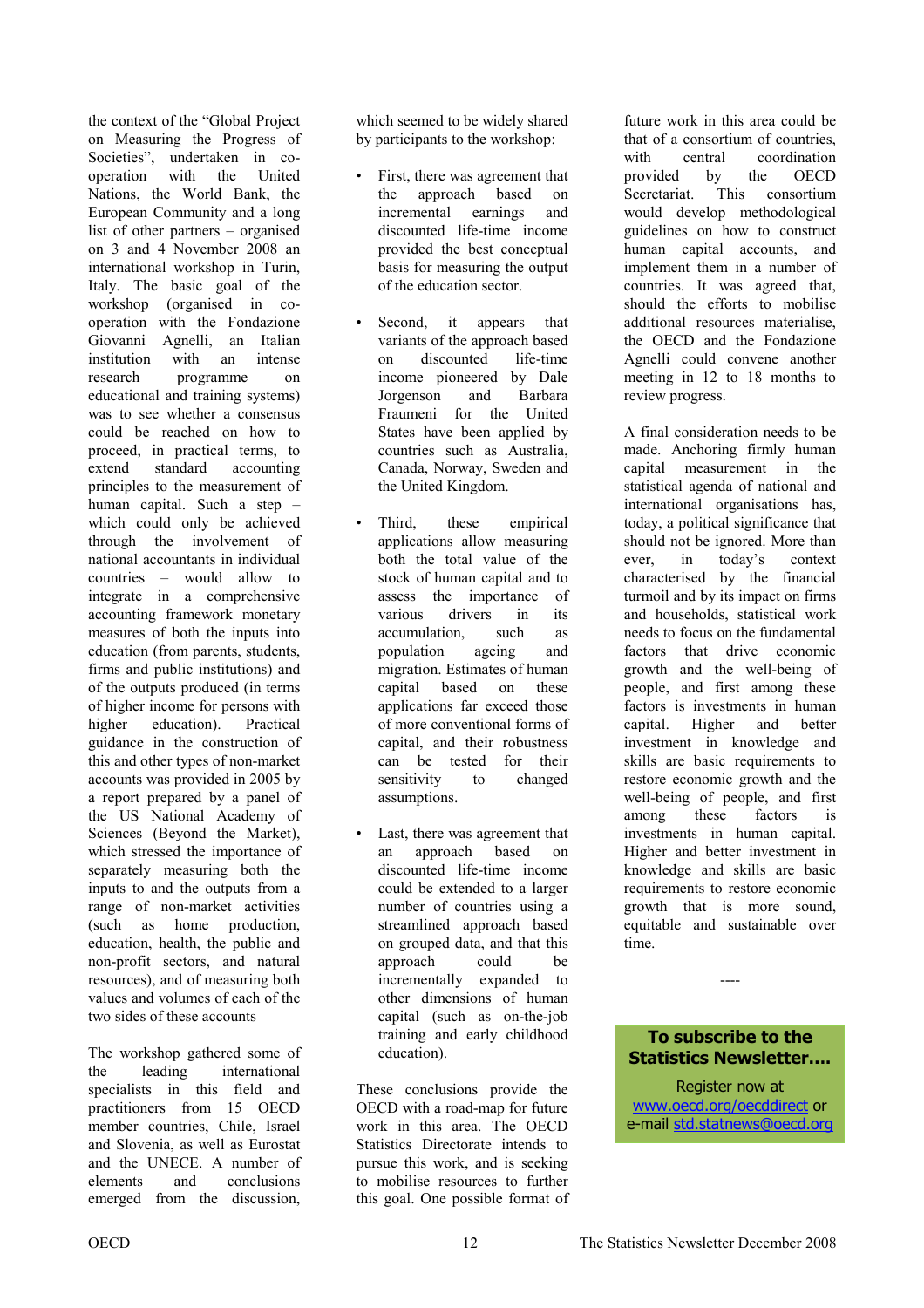# <span id="page-12-0"></span>**NEWS IN BRIEF**

#### **Large Statistics New Zealand database now online**

A large time series database, which was previously only available to paying customers, is now available free of charge on the Statistics New Zealand website.

The database, called Infoshare, contains a large range of information about New Zealand that is useful to businesses, community groups, researchers, schools, and the general public. It will be added to virtually every weekday and within five minutes of new data being officially released.

This tool carries information about New Zealand that people can tailor to their individual information needs, such as:

- Economic information (e.g. price indexes, gross domestic product, balance of payments…).
- Demographic measures (e.g. births, deaths, life expectancy…).
- Industry information (e.g. retail sales, number of businesses…).
- Production data.
- Income and work data (e.g. average earnings…).
- Travel and migration data.
- International trade.
- Building consents data.

With Infoshare, users can also:

- Find tables by searching or browsing through a list.
- Download customised tables in Excel or comma separated variable (CSV) format.
- Print tables.

Infoshare will be enhanced in the future to include detailed international trade data.

To access Infoshare, go to the Statistics New Zealand website: www.stats.govt.nz

Infoshare is part of a wider initiative to progressively make a large range of Statistics New Zealand's data and products available for free.

A summary of all products and data to be made available for free can be viewed at: www.stats.govt.nz/aboutus/making-more-information-free/default.htm

# **RECENT PUBLICATIONS**

*All OECD publications can be ordered on line at: www.oecd.org/bookshop*

### **▲Bank Profitability, Financial Statements of Banks**

#### **▲Bank Profitability, Methodological Country Notes (2007 edition)**

The statistical volume provides statistics on the income statements and balance sheets of banks in 27 OECD member countries. It also includes data relating to the structure of the financial system and to the share of domestic/foreign currencies and resident/non-resident assets in the total assets/liabilities of banks. Furthermore, a number of ratios in percentage of a selection of aggregates are presented to meet the analytical requirements of users such as policy makers, banking experts and market analysts. Statistics are presented according to a comprehensive standard framework to allow comparisons. The methodological volumes provide detailed information on the institutional coverage, the geographical coverage and degree of consolidation, the structure of the banking system as well as a brief description of the activities of banks in each country and explanations on individual items. They aim at facilitating the comprehension and the interpretation of the statistics.

#### **▲Labour Force Statistics 2008**

This annual edition of Labour Force Statistics provides detailed statistics on population, labour force, employment and unemployment, broken down by sex, as well as unemployment duration, employment status, employment by sector of activity and part-time employment.

# **OUT SOON**

### **▲OECD Statistics on International Trade in Services: Volume I (Detailed tables by service category) 2008**

This publication, which is jointly produced by the OECD and Eurostat, includes statistics by detailed type of service on international trade in services for the 30 OECD countries\*, the European Union and the euro area as well as analysis, definitions and methodological notes. The data are reported within the framework of the fifth edition of the IMF's Balance of Payments Manual and the Extended Balance of Payments Services Classification (EBOPS), which is consistent with the balance of payments classification but is more detailed. This book includes summary tables by country and by service category and zone totals for the European Union, Euro area, G7, NAFTA, OECD - Asia and Pacific, OECD - Europe and total OECD which are comparable.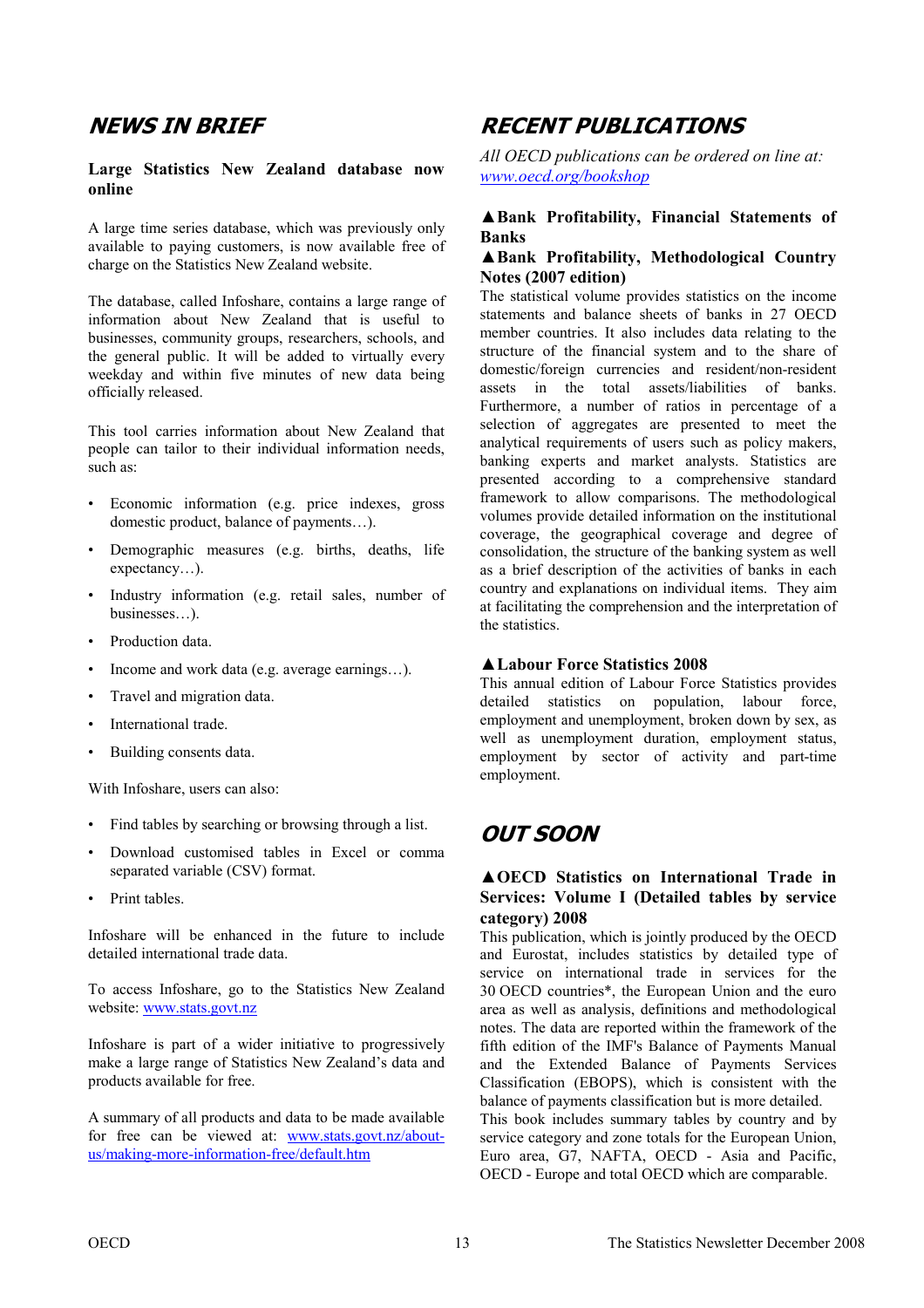# <span id="page-13-0"></span>**Forthcoming OECD Meetings**

*N.B. Unless otherwise indicated attendance at OECD meetings and Working Parties is by invitation only* 

| 2009           |                                                                                                                                                              |
|----------------|--------------------------------------------------------------------------------------------------------------------------------------------------------------|
| 19-21 January  | SDMX Global Conference, Paris France www.oecd.org/std/sdmxconference2009                                                                                     |
| 12-13 February | <b>OECD Workshop on Food Prices, Development Assistance Committee, DCD</b>                                                                                   |
| 5-6 March      | STD Task Force on Data Dissemination, Statistics Directorate (STD), Paris, France                                                                            |
| 25-27 March    | Working Group on International Investment Statistics (WGIIS), Investment Committee,<br>Directorate for Financial and Enterprise Affairs (DAF), Paris, France |

# **Other Statistics Meetings**

| 2009                    |                                                                                                                                                                                                                          |
|-------------------------|--------------------------------------------------------------------------------------------------------------------------------------------------------------------------------------------------------------------------|
| $21-22$ January         | Data, Analysis and Policy: the Three Faces of Energy Efficiency Indicators, International Energy<br>Agency (IEA), Paris, France. Jointly organised by the International Energy Agency and the EU<br>ODYSSEE-MURE project |
| 26-28 January           | Global Forum on Gender Statistics and Inter-Agency and Expert Group Meeting on Gender<br>Statistics, Accra, Ghana<br>(http://unstats.un.org/unsd/demographic/meetings/wshops/Ghana Jan2009/default.htm)                  |
| $23(p.m)$ -<br>24 March | Research Centre: IRTAD. Meeting of the International Traffic Safety Data and Analysis Group,<br>Paris, France                                                                                                            |

The **Statistics Newsletter** is published by the **Statistics Directorate of the OECD** 

**Editor in chief**: Enrico Giovannini **Editor**: David Brackfield **Editorial assistant**: Julie Branco-Marinho **Technical advice and assistanc**e: Sonia Primot **Distribution**: Martine Breton

**For further information contact**: The Editor, The Statistics Newsletter, email: STD.STATNEWS@oecd.org

Readers are invited to send their articles or comments to the above email address

*Deadline for articles for the next issue: 31 January 2009* 

**Contributors to this issue**:

Mikael Jern, NCVA, Linköping University; Lars Thygesen, OECD/STD; Monica Brezzi, OECD/GOV; Andreas Lindner, OECD/STD; Xavier Sosnovsky and Gérard Salou, European Central Bank; Ralf Becker, UNSD; Marco Mira d'Ercole, OECD/STD.